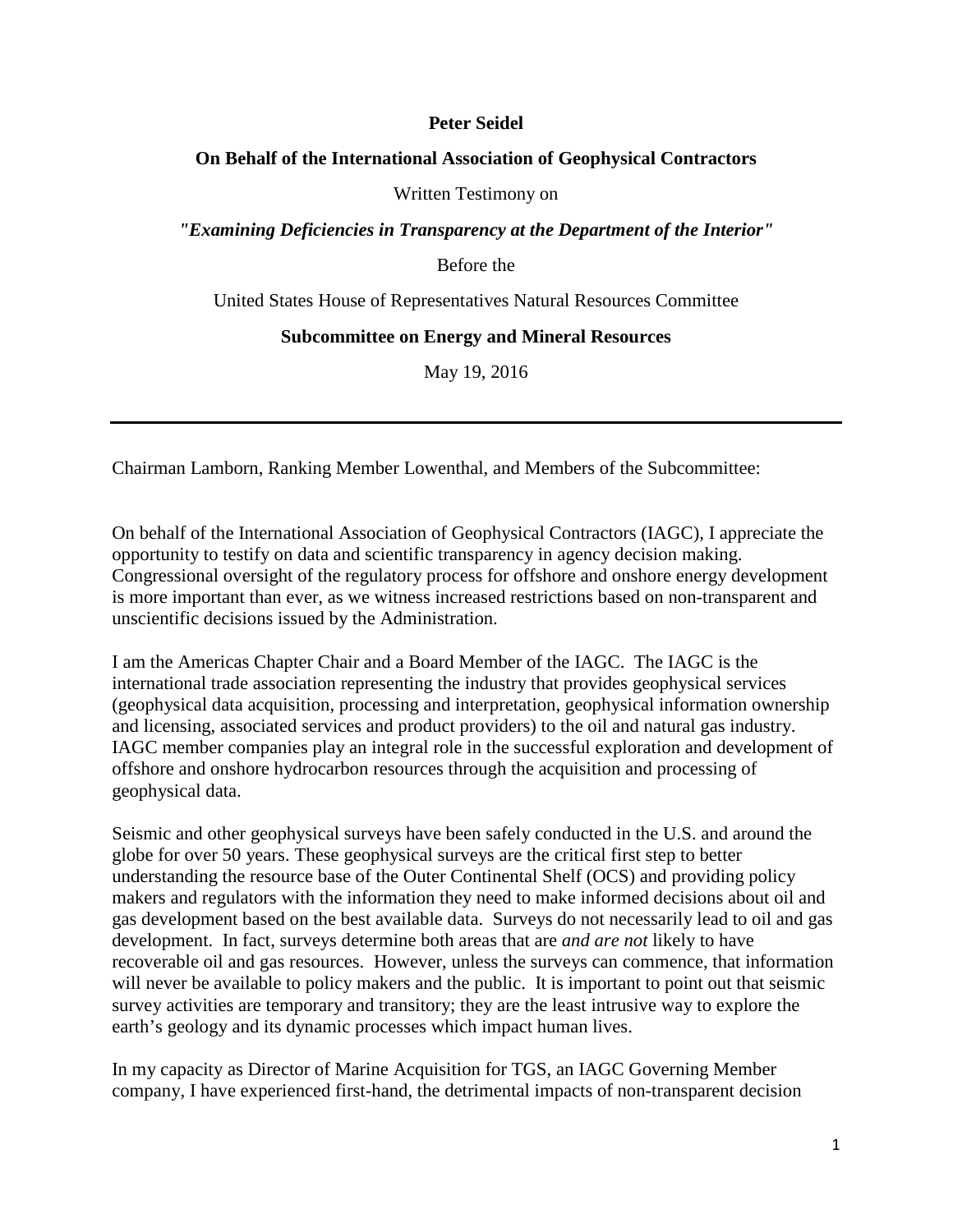making on the geophysical industry. TGS provides global geoscientific data products and services to the oil and gas industry to assist with licensing rounds and the preparation of regional data programs. TGS invests in multi-client data projects in frontier, emerging and mature markets worldwide that make up a [data library of seismic imaging,](http://www.tgs.com/data-library/) well data and interpretive products and services. We have acquired 2D and 3D multi-client seismic data in North and South America, Europe, Africa, Asia Pacific and the Arctic. TGS is one of five IAGC member companies pursuing issuance of a permit to conduct seismic surveying in the Atlantic OCS, a process that started seven years ago when TGS first filed a permit application with then-Minerals Management Service.

After extensive environmental review at the programmatic level, the Bureau of Ocean Energy Management (BOEM) published a Record of Decision in July 2014, authorizing consideration of permits for geophysical surveys. Since then, pending permit applications have been subjected to a regulatory process plagued with continued delays and uncertainty. The most recent delays are primarily due to difficulties acquiring Incidental Harassment Authorizations (IHAs) from the National Marine Fisheries Service (NMFS) for the incidental take of marine mammals pursuant to the Marine Mammal Protection Act (MMPA).

According to NMFS, much of the delay in issuing IHAs, in order for the Bureau of Ocean Energy Management (BOEM) to issue seismic permits, is due to recently published data from Duke University that was unavailable to the public until very recently. Further, NMFS just released a third draft of the acoustic criteria without peer-review and an unacceptably short comment period, guidance which will likely lead to additional delay in the Atlantic and other OCS areas. Excessive delays, in violation of statute, should not continue and we appreciate this Committee's oversight in ensuring Federal agencies are making transparent decisions and relying on the best publically available science.

While we recognize this hearing is focused on 'Examining Deficiencies in Transparency at the Department of the Interior' our testimony extends to the National Oceanic Atmospheric Administration (NOAA) Fisheries as the permitting process for offshore exploration stems from many decisions by agencies in both Federal entities.

# **Development of Atlantic PEIS Transparency Concerns**

The Outer Continental Shelf Lands Act (OCSLA), mandates the "expeditious and orderly development" of the OCS "subject to environmental safeguards." 43 U.S.C. § 1332(3). As part of fulfilling this mandate, in July 2014, BOEM published its Record of Decision (ROD) for Proposed Geological and Geophysical Activities in the Mid- and South Atlantic, culminating a four-year review evaluating the assumed environmental effects of seismic and other geological and geophysical (G&G) survey activities proposed on the Atlantic OCS.

The Programmatic Environmental Impact Statement (PEIS) undermines OCSLA's mandate, as well as the requirements of other applicable laws, such as the MMPA, in a number of ways. In general, a fundamental flaw with the PEIS is its establishment of an unrealistic scenario in which exploration activities are projected to result in thousands of incidental takes of marine mammals,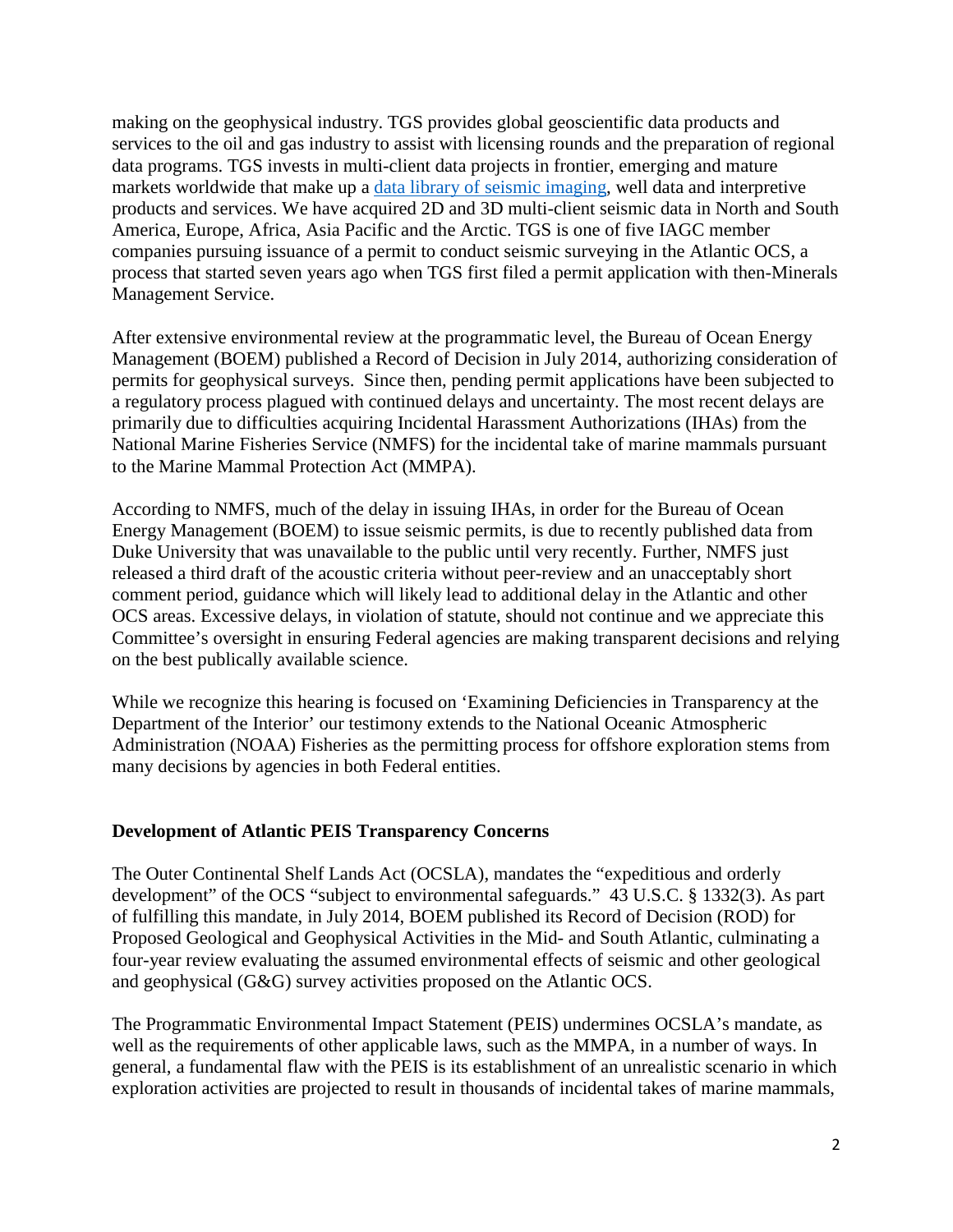which BOEM admits will not actually occur. The supposed effects of this "worst case" hypothetical scenario are then addressed in the PEIS with mitigation measures, many of which are similarly unrealistic because they mitigate inaccurately presumed effects. This approach is contrary to both the best available scientific information and applicable law.

Many of the mitigation measures recommended in the PEIS are infeasible, will impose serious burdens on industry, will likely discourage exploration of the Atlantic, and result in no benefits to protected species (because they address unrealistic effects). The overly restrictive recommended measures include:

#### 40km buffer zone

The PEIS recommends an expanded 40-km buffer zone between concurrent seismic surveys "to provide a corridor between vessels conducting simultaneous surveys where airgun noise is below Level B thresholds and approaching ambient levels." PEIS at 2-37. The agency's stated scientific basis for this proposed measure is, at best, ambiguous: "New information suggests that, in some circumstances, airgun noise can be detected at great distances from the sound source, such as across ocean basins (Nieukirk et al., 2012), yet it is unknown if detection of sound at these distances has any effect on marine mammals or other marine species." PEIS at 2-38. No other scientific evidence, no published studies, and no other rationale are provided for this proposed measure, which is given a half-page explanation in an appendix to the PEIS.

In the PEIS, BOEM acknowledges that there is "uncertainty about [the] effectiveness" of a 40km buffer requirement. Neither BOEM nor NMFS has yet to provide any scientifically supported rationale for the proposed 40-km buffer. Instead, the PEIS concluded the measure "would only potentially slightly reduce acoustic impacts on marine mammals, sea turtles, and other marine biota," but even then, the effectiveness of the measure is uncertain. ROD at 6.

# Dolphin Shutdowns

The PEIS recommends a mitigation measure calling for the shutdown of operations if a dolphin enters the acoustic exclusion zone, unless the dolphin is determined by the observer to be voluntarily approaching the vessel. PEIS at 2-11. There is no scientific evidence demonstrating that active acoustic seismic surveys result in any incidental takes of dolphins. This proposed measure is contrary to the best available science, impractical, and otherwise unsupported. The proposed dolphin shutdown mitigation measure would broadly and substantially impact seismic operations without any corresponding environmental benefit and without any scientific support.

# 60-minute "all clear" Requirement

The PEIS recommends that monitoring of the exclusion zone shall "begin no less than 60 min prior to start-up" and that restarting of equipment after a shutdown "may only occur following confirmation that the exclusion zone is clear of all marine mammals and sea turtles for 60 min." PEIS at C-29. As explained in our comments on the PEIS, this proposed measure is unprecedented and without factual or scientific support. Specifically, IAGC provided numerous examples confirming that the routine, and proven-to-be-effective, practice is to require 15- and 30-minute "all clear" periods—for marine mammals and for ESA-listed species. *See* IAGC PEIS Comment Letter § II.B.3. In its ROD, BOEM provides no substantive response to this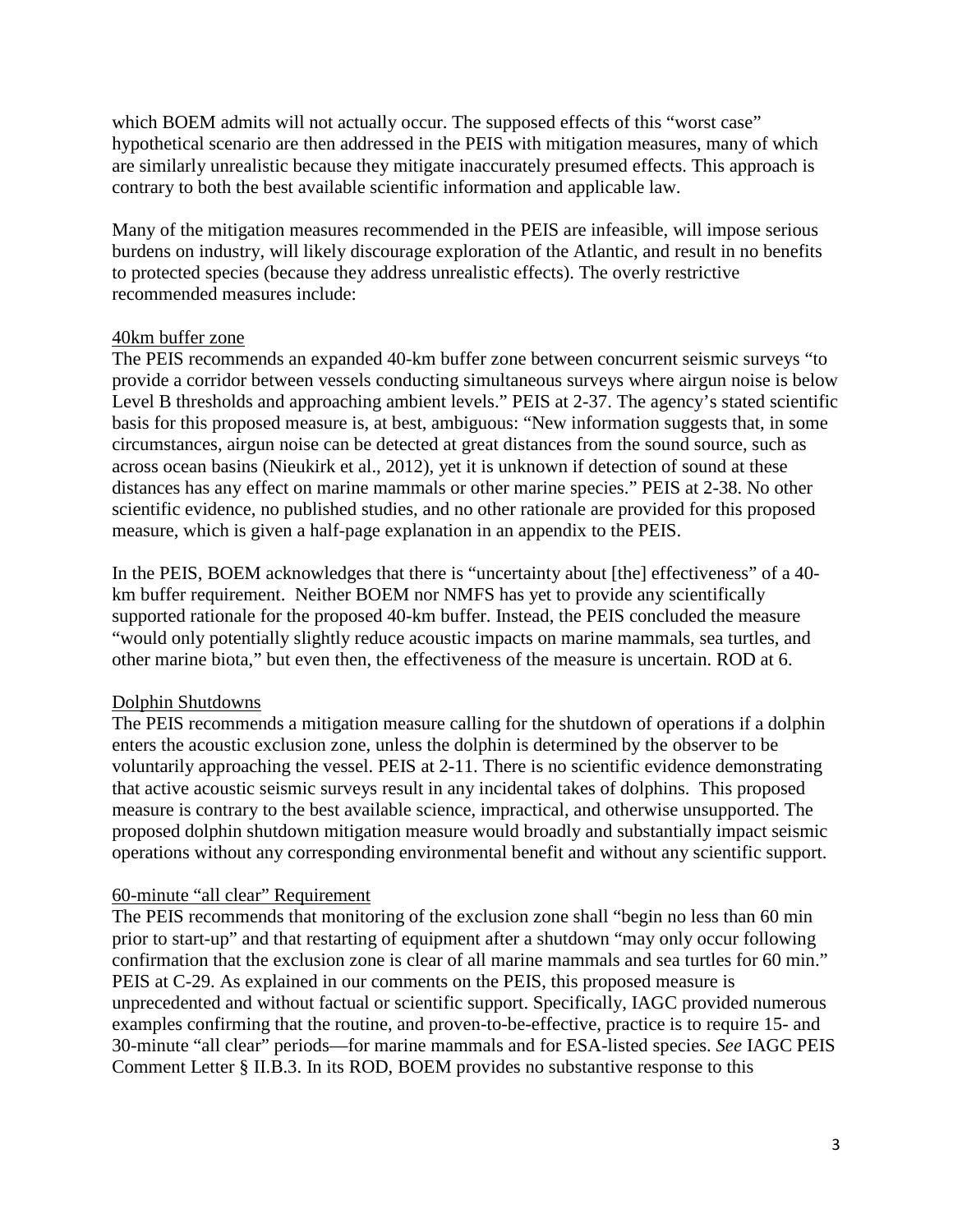indisputable information. Indeed, since the ROD was issued, additional MMPA incidental take authorizations that include 15- and 30-minute "all clear" periods have been proposed by NMFS.

IAGC members can and will support mitigation measures that are well supported by the best available science, consistent with existing practices that are proven to be effective and operationally feasible, however, the agencies must recognize existing legal requirements and develop regulations in a transparent manner unlike what we have witnessed in the Atlantic.

A wealth of data and information demonstrates that seismic surveys will have no more than a temporary, localized, and negligible impact on marine life. BOEM should proceed with approving the pending permit applications and to work with NMFS to ensure that only reasonable, well-supported, and effective mitigation measures are included as conditions of the permits and the related federal authorizations.

# **Permitting Delays for Seismic on the Atlantic OCS**

The last seismic surveys of the Atlantic OCS for acquisition of data of potential hydrocarbon presence, were conducted over 30 years ago. However, seismic surveys for 'scientific research' have been conducted fairly regularly in the Atlantic OCS, with one recent survey occurring between September and October 2014. The survey collected data along 3,000 miles of trackline in the area of the Outer Banks, of North Carolina. This survey used the same technology that is used for oil and gas exploration. Another recent 'scientific research' seismic survey to record sea level change and its impact on the New Jersey coastline was completed in July 2015 off the New Jersey coast.

The ROD formally triggered BOEM's consideration of permits for G&G activities, building on a multi-agency effort that started in 2009.

TGS, among many other G&G companies filed applications in mid-2014 for permits to implement seismic surveys, part of the process consists of NMFS issuing IHAs under the MMPA. The MMPA establishes clear deadlines for the processing of IHA applications. MMPA Section  $101(a)(5)(D)$  states that the "Secretary shall publish a proposed authorization not later than 45 days after receiving an [IHA] application" and request public comment. 16 U.S.C. §  $1371(a)(5)(D)(iii)$  (emphasis added). After holding a 30-day comment period, the Secretary "shall issue" the IHA within 45 days of the close of the comment period, so long as the required MMPA findings are made. *Id*. These deadlines are particularly important because IHAs are issued for a period of only one year and planning for offshore surveys is complicated and very time-sensitive. Here, the IHA applications were submitted in 2014 (with some of them updated in the summer of 2015), and the first 45-day statutory deadline has already been surpassed by a substantial period of time. NMFS's own website acknowledges that following an adequacy and completeness review of two to six weeks, a full application process should last six to nine months. Our company and at least three others have now waited nearly two years for IHAs.

To further illustrate the inconsistencies present in the BOEM permit and NMFS IHA process for the Atlantic, BOEM provided unprecedented 45 and 60 day public comment period on pending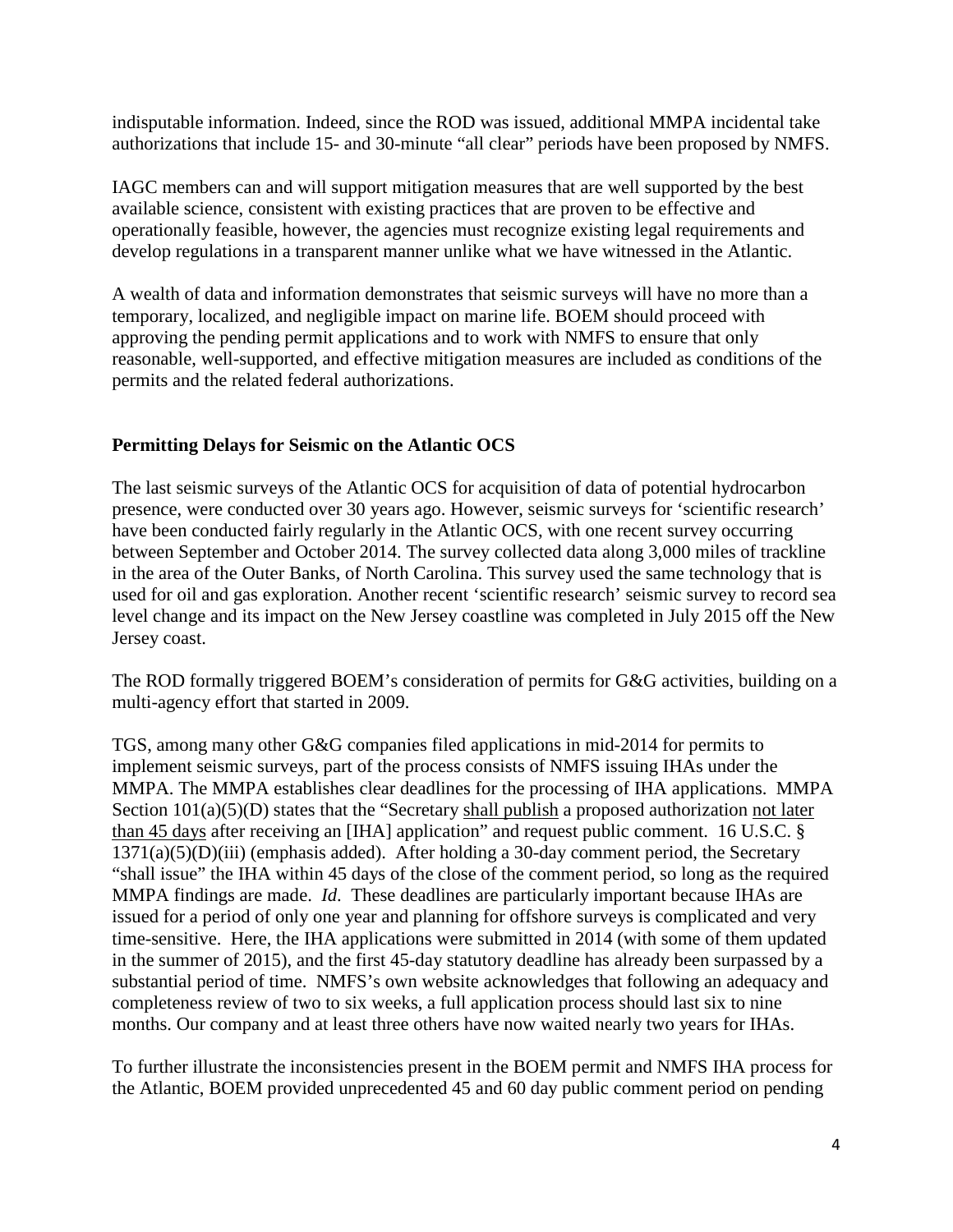geophysical permit applications and NMFS added an unprecedented 30 day comment period on IHA applications. To our knowledge, neither comment period has ever been required for a permitting process or IHA process before.

Further delay from the agencies is unacceptable and has no support in the plain language of the MMPA or the mandate of OCSLA.

# **Transparency Lacking in Reliance on Duke Model**

The Duke Model is a compilation of habitat-based density models for marine mammals in the U.S. Atlantic and Gulf of Mexico. The model is intended to provide density maps with seasonal distributions based on 23 years of aerial and shipboard surveys compared to satellite environmental remote sensing data and ocean circulation models. It is important for the Committee to note that the Duke Model, which NMFS is using to estimate incidental take from proposed surveys, predicts likelihoods of finding animals at particular places and times and is not actual counts of animals. In other words it is a model forecast of marine mammal distribution, not actual data on animal abundance. It has been common to see the Duke Model and its outputs referred to as "Duke data", but in fact the numbers produced by the Duke Model are statistical hypotheticals.

IAGC was first made aware of the Duke Model through a letter from Duke University to BOEM explaining development of 'a comprehensive set of marine mammal density models for the U.S. east coast and Gulf of Mexico', dated April 29, 2015. Subsequently, members of the seismic industry learned that NMFS had encouraged BOEM to use the Duke Model as early as November 2014 in development of the Atlantic PEIS for G&G activities. The Duke Model remained unavailable to the public, including IAGC throughout 2015, in contradiction to legal requirements stating federal agencies must rely upon the best available scientific information in decision making processes. NMFS was, however, providing the model to permit applicants as early as February 2015, and strongly encouraging amendment to their applications under threat of further delays in IHA issuance if the applicant did not use the Duke Model to calculate their requested MMPA "takes" for their proposed survey activities.

In a letter dated December  $9<sup>th</sup> 2015$ , industry expressed serious concerns in response to efforts that have been made by certain advocacy organizations (such as NRDC) to impede and delay the permitting processes for the proposed Atlantic OCS surveys. For example, in an October 26<sup>th</sup> 2015 letter, NRDC identified an unpublished study (the previously referenced Duke Model), as a basis for arguing that BOEM and NMFS should substantially delay the permitting processes, even though both NMFS and BOEM had been in possession of the Duke Model for almost a year already. Around the same time, NMFS informed our members that it was planning to delay the issuance of proposed IHAs under the MMPA for many months as a result, in part, of the NRDC letter and meetings with NRDC.

The lack of transparency in how NMFS has applied the use of the Duke Model to consider IHA applications in the Atlantic is a prime example of the unwarranted and excessive uncertainty in the NMFS and BOEM permitting processes and a government run amok. The agencies have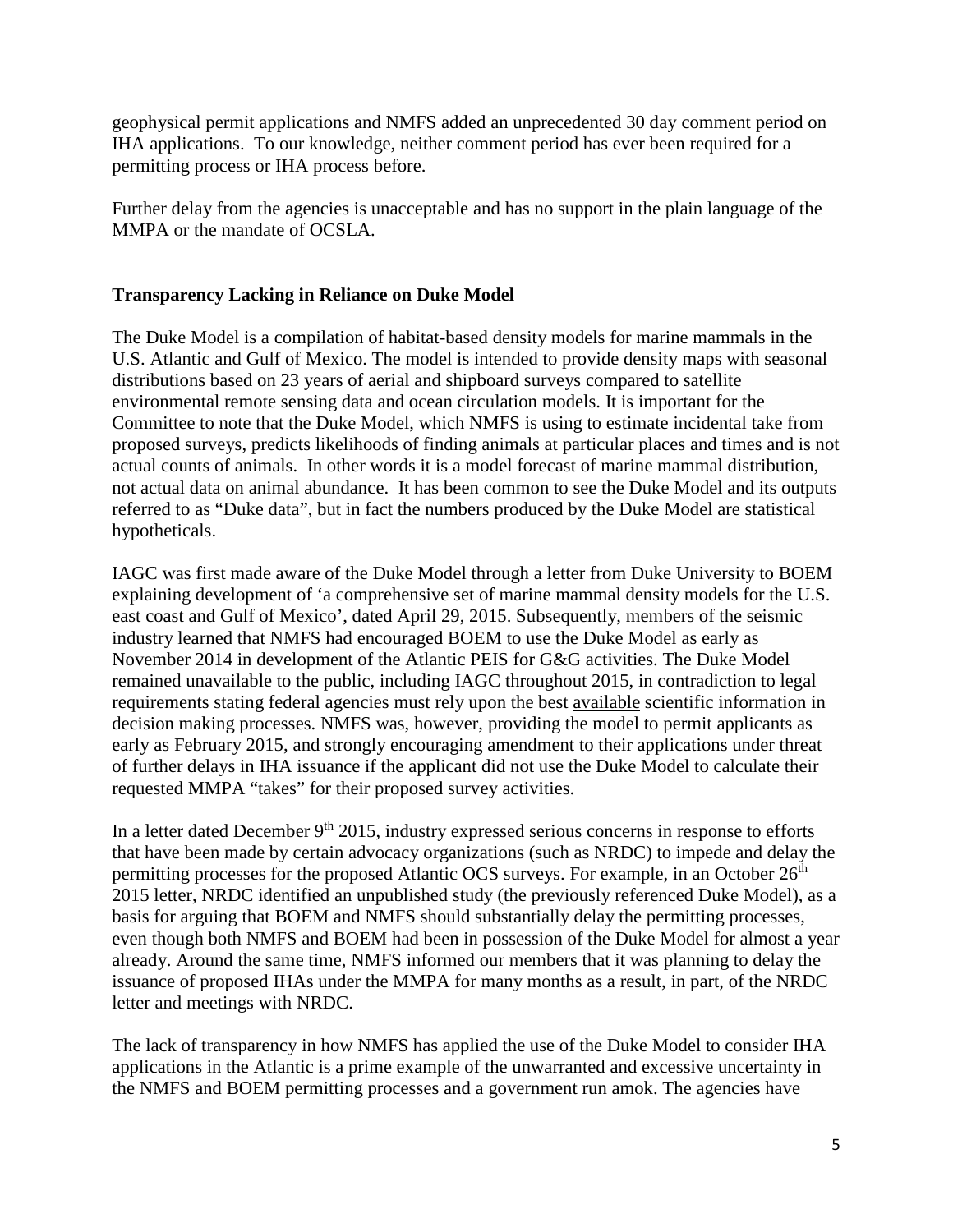disregarded long-standing guidance by CEQ and others about proper procedures for incorporating best available science in decisions and ensuring that adequate expert and public review is provided throughout the process. The MMPA provides no basis for delaying the processing of an IHA application so that NMFS can wait for the best "possible" information to become the best "available" information. Indeed, there is considerable legal precedent for dealing with the continuous process of scientific discovery during science-based regulatory decision making. Waiting more than a year for new information to attain a form that can be published in a peer-reviewed journal is not an acceptable reason for delay.

For the past year, IAGC repeatedly requested access to the Duke Model and continued to be met with stonewalling by NMFS only to finally see the paper, *Habitat-based cetacean density models for the U.S. Atlantic and Gulf of Mexico,* (Roberts J., et al, Scientific Reports 2016) (Duke Paper) published in March 2016 validating the scientific acceptability of the Model's methodology. We understand that NMFS contributed federal funding to the development of the Duke Model, as have the US Navy, leading to further questions of whether a federal agency should be withholding information that is being used for decision making, which is being funded, in part, by taxpayers.

NMFS likely violated multiple polices by not making the Duke Model and its work products immediately available to the public (otherwise, it is not "available") when it recommended its use in development of the PEIS and certainly when IHA applicants were asked to amend their permits. NOAA's Scientific Integrity Policy states that NOAA must "ensure public access to . . . information and supporting data" used in decision-making. Additionally, the President has directed that "if scientific and technological information is developed and used by the Federal Government, it should ordinarily be made available to the public" and that "there should be transparency in the preparation, identification, and use of scientific and technological information in policymaking" (Memo on Scientific Integrity March 9, 2009). In the NEPA and ESA contexts, courts also mandate the public disclosure of important decision documents and data. *See, e.g.*, *Idaho Sporting Congress v. Thomas*, 137 F.3d 1146, 1150 (9th Cir. 1998) (EIS arbitrary and capricious because "NEPA requires that the public receive the underlying environmental data from which a Forest Service expert derived her opinion"); *Idaho Farm Bureau Fed'n v. Babbitt*, 58 F.3d 1392, 1403 (9th Cir. 1995) (setting aside listing of hotspring snail because "provisional draft [report] should have been available for public review so that its accuracy could have been verified before the FWS made a decision relying, to a large extent, on information contained in the report").

Finally, we understand that the information utilized in the Duke Model has been modified at least four times since it was provided to BOEM and the IHA applicants, so that what NMFS encouraged BOEM and the applicants to adopt in their environmental risk analyses might include information that has still not been peer-reviewed, published and made publicly available. It is far from certain whether the Duke Model has been sufficiently vetted for use in important regulatory decision-making processes as it was not available for a thorough public review process. While the Duke paper peer reviewed and validated the methodology of the Duke Model, the work products of that model, including predictions of animal abundance, distribution density, and likelihood of encountering exposure to a seismic survey, remain un-validated. Indeed, the initial predictions of the Duke Model for such basic information as species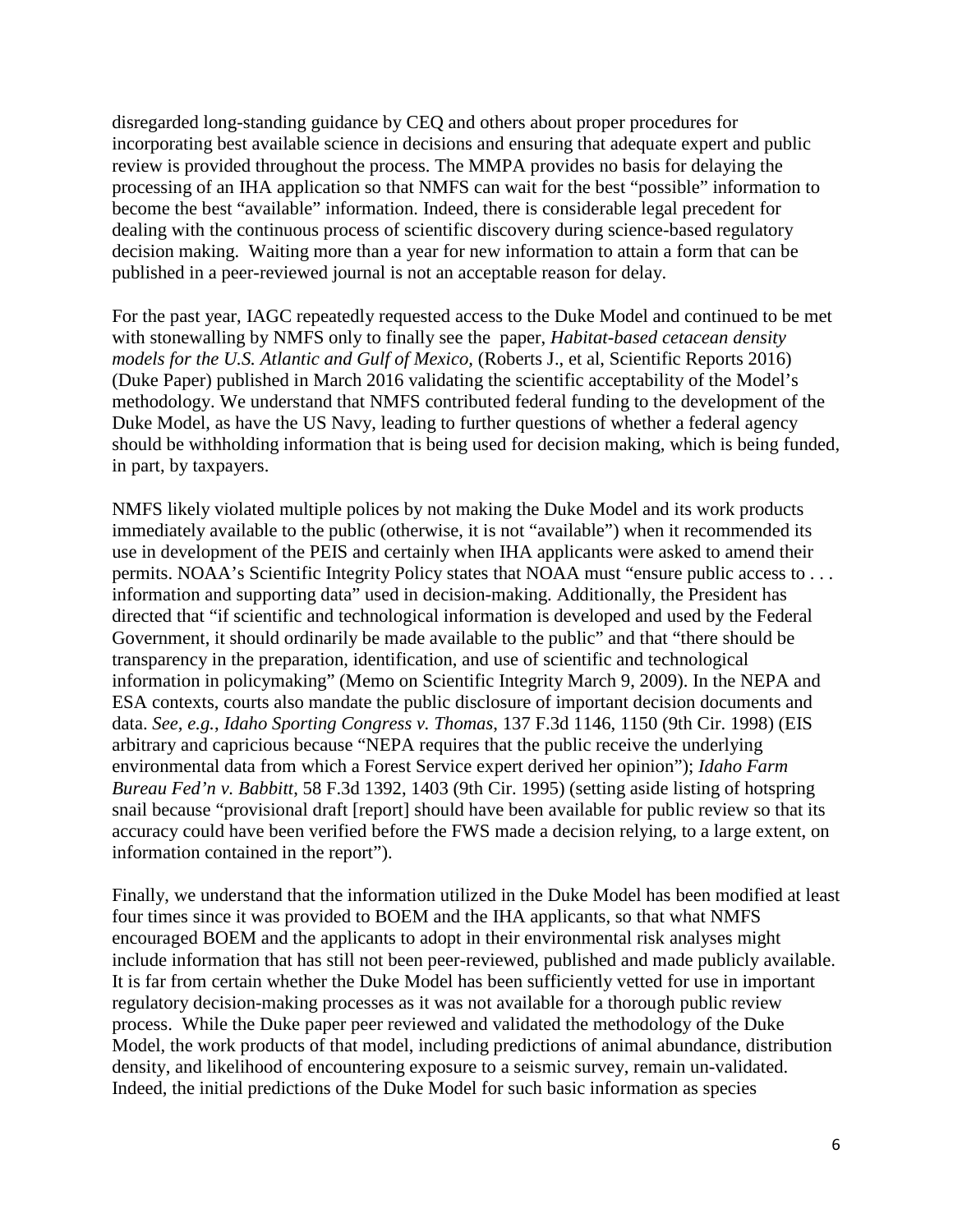abundance have been found to differ as much as 800 to 8000 percent from numbers that NMFS has used for the past 5 years or more in all aspects of that agency's resource management responsibilities, including but not limited to allocation of marine mammal bycatch to fisheries, permitting of US Navy training and military readiness activities, and a wide range of commercial whale watching and scientific research activities.

Models like the Duke model need to be validated with follow-up observations to confirm model predictions, especially when the model predicts numbers that are 80, 30 or 12 times the previous values used by NMFS in all aspects of its legal obligations to protect and manage marine mammal stocks. Peer-review of the reasonableness of the model assumptions is not sufficient for the additional step of applying model predictions in critical regulatory decision making processes. . Further verification is usually expected in the form of future data collections to confirm or deny the model predictions. Not only has NMFS not done this, they have provided no plan for data collection for Duke Model verification and modification. Yet this is a standard 'best practice' for all such models, including such common and widely used models as the NOAA weather forecast models. Without additional verification the Duke Model could result in further unnecessarily exaggerated estimates of incidental take for proposed Atlantic seismic surveys.

We encourage the Committee to request a plan by NMFS to address discrepancies between the Duke Model outputs and the official Stock Assessment Reports (SARs). Those SARs are required by law (MMPA) and are required to form the foundation of NMFS' management of marine mammals, including progress toward recovery of depleted or ESA listed species and the maximum allowance of takes in a year for fishery bycatch and other activities. If NMFS is recommending the use of Duke numbers that may be half of the NMFS official SAR numbers or ten times the NMFS SAR numbers, then the population status may also need to be re-evaluated and the allowable take numbers should also be adjusted accordingly.

# **NMFS Acoustic Criteria**

As part of the regulatory and decision making process, NMFS is obliged to provide applicants with guidance about thresholds of acoustic risk for estimating MMPA takes. The existing NMFS guidelines are woefully out of date and not supported by science.

Specifically for the geophysical industry, NMFS models the sound output of a seismic survey based on acoustic thresholds to estimate the sound exposure to marine mammals. The current acoustic threshold criteria of 180 dB rms (the mean, or rms, sound level in deciBels) for injury (or "Level A take") and 160 dB rms for behavioral disturbance (or "Level B take") have a welldocumented trail of criticisms since their introduction in the mid-1990s for being unsupported by any sort of scientific rationale, and for using incomplete reference units for the sound level (i.e. rms needs to refer to some time period or energy value over which the sound is averaged). In spite of a tremendous amount of new science, benchmarked multiple times in 2007 by Southall et al, in 2012 by Finneran and Jenkins, and more recently in 2015, NMFS has failed to correct the current outdated and unsupported guidelines.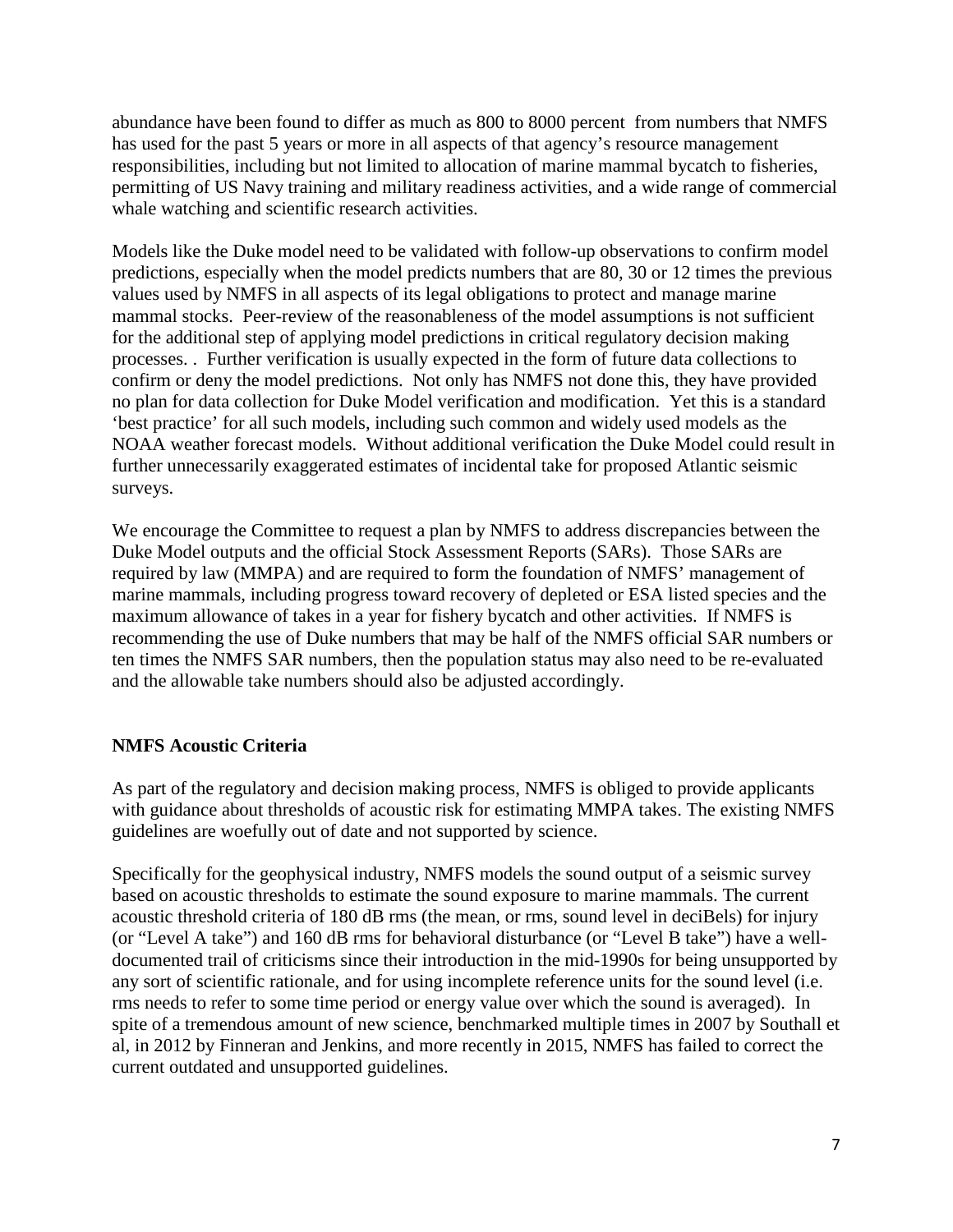The Current regulatory thresholds of 180 dB SEL are now known to overestimate risk by a considerable degree, and the commonly applied mitigation shutdown range of 500 meters or more (based on the 180 dB rms criterion) is correspondingly over-protective by several hundred yards. Much has been made by environmental groups and the media of the estimate for as many as 138,000 Level A (potentially injurious) "takes" in the BOEM PEIS for the Atlantic. Using a more realistic risk criterion based on the above peer-reviewed research, and taking into account standard monitoring and mitigation practices employed by the seismic industry, the more likely estimate of risk of small hearing loss (not mortality or serious injury) is zero or a comparably small single digit number; again, consistent with past experience in the Gulf of Mexico and other locations globally.

After completing a set of new guidelines in July 2015, complete with external expert review and an extended public comment period, NMFS again failed to implement new guidelines. Then unexpectedly on March  $16<sup>th</sup> 2016$ , NMFS released a third draft of proposed revised acoustic criteria. The third draft did not receive external expert peer review and provided for only a 14 day public comment period. Within the short time allowed for review the experts within the seismic industry concluded that there are egregious errors in how NMFS calculated sound impacts on marine mammals. In an apparent attempt to appease special interest groups inside and outside the agency, NMFS created a biologically unrealistic 'precautionary' large whale hearing function and selectively removed data from the large whale and seal hearing literature to better support a modified hearing curve that specifically targeted low frequency sound sources like seismic survey sounds. If the guidance proceeds with these errors, seismic surveys will be severely restricted and face excessive delays without any corresponding environmental benefit to marine life.

Now, more than six weeks after the hurried 14 day comment period it still remains unclear if, when or how NMFS plans to apply these revised criteria and more specifically, which criteria NMFS will apply to their analysis of proposed Atlantic seismic surveys.

#### **Conclusion**

After more than 50 years of continuous seismic survey sound in many places around the world, including the Gulf of Mexico, and after a decade of intense scientific and environmental advocacy group scrutiny, there is still **no** scientific support for statements that seismic sound kills or injures animals, causes them to beach themselves or disrupts their behavior to the extent that it affects the health and well-being of the individuals or the populations of which those individuals are a part. This, however, does not mean that our industry plans to discontinue our active search for any and all potentially undetected risks through our support of independent, third-party research, nor does it mean that we will reduce our diligence in monitoring, mitigation and documentation of our activities and their environmental effects. This is despite the added cost and logistic burdens imposed by such voluntary efforts to forestall any possible risk from the sounds we use for geological imaging. The preponderance of evidence against the possibility of environmental effects from our activities does, however, mean that irresponsible and unsupported speculations of what "could, might, or may" potentially occur will be subjected to